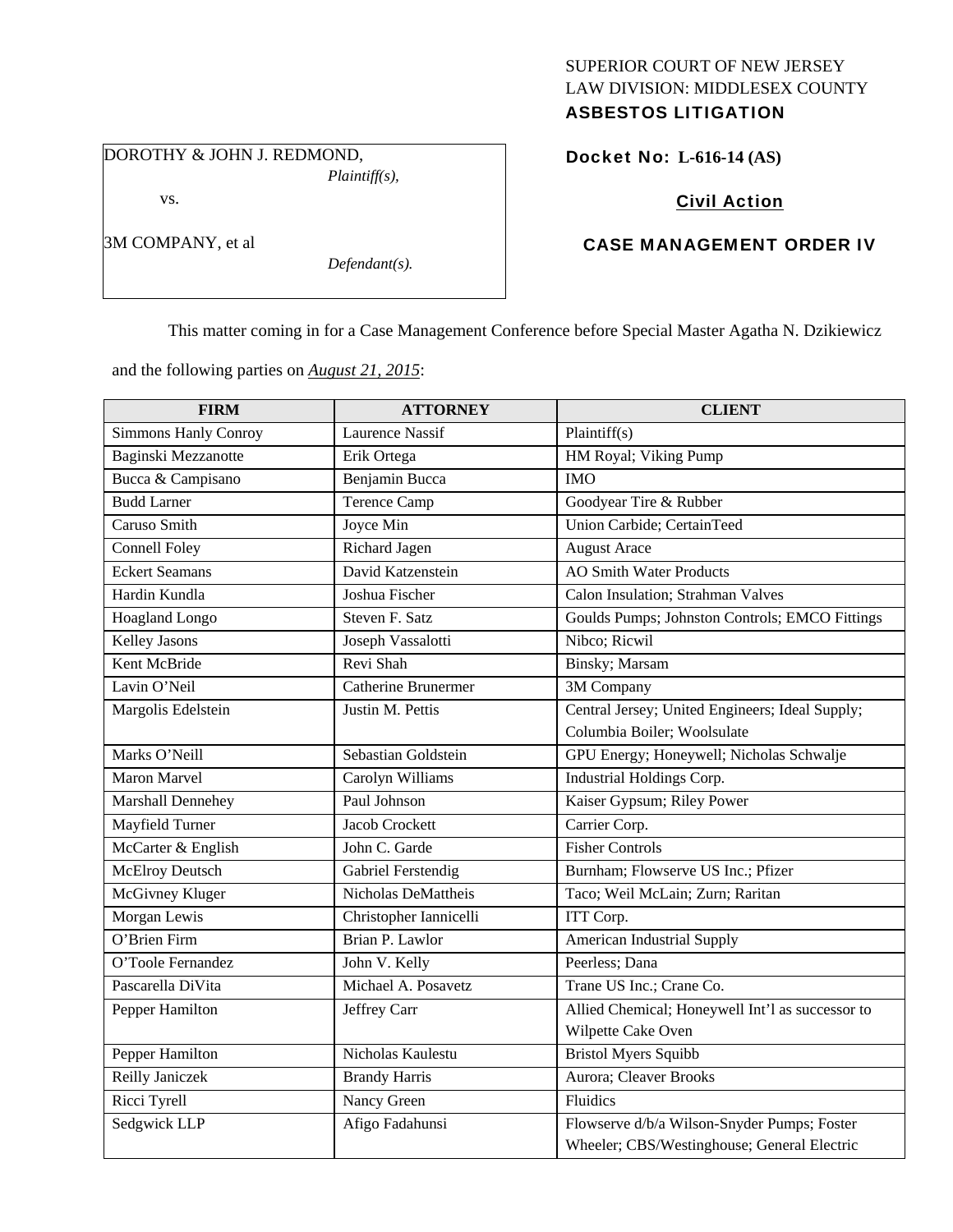| <b>Tierney Law</b> | Mark Turner            | AJ Friedman Supply Co. |
|--------------------|------------------------|------------------------|
| Vasios Kelly       | Thomas J. Kelly, Jr.   | Armstrong Int'l, Inc.  |
| Wilbraham Lawler   | Elizabeth duBerardinis | PSE&G Air Con          |

IT IS on this **24th** day of **August, 2015** *effective from the conference date;*

ORDERED as follows:

Counsel receiving this Order through computerized electronic medium (E-Mail) shall be deemed by the court to have received a copy of the filed original court document. Any document served pursuant to this Order shall be deemed to be served by mail pursuant to *R*.1:5-2.

# **DISCOVERY**

| September 30, $2015$ | Plaintiff shall serve answers to wrongful death interrogatories by this date.         |
|----------------------|---------------------------------------------------------------------------------------|
| February 29, 2016    | Fact discovery, including depositions, shall be completed by this date. Plaintiff's   |
|                      | counsel shall contact the Special Master within one week of this deadline if all fact |

March 31, 2016 Depositions of corporate representatives shall be completed by this date.

discovery is not completed.

# **EARLY SETTLEMENT**

| April 1, 2016 | Settlement demands shall be served on all counsel and the Special Master by this |
|---------------|----------------------------------------------------------------------------------|
|               | date.                                                                            |

#### **SUMMARY JUDGMENT MOTION PRACTICE**

| April 15, 2016 | Plaintiff's counsel shall advise, in writing, of intent not to oppose motions by this date. |
|----------------|---------------------------------------------------------------------------------------------|
| April 29, 2016 | Summary judgment motions shall be filed no later than this date.                            |
| May 27, 2016   | Last return date for summary judgment motions.                                              |

#### **MEDICAL DEFENSE**

- April 1, 2016 Plaintiff shall serve medical expert reports, if any, by this date and transfer pathology to Reilly Janiczek.
- June 30, 2016 Defendants shall identify its medical experts and serve medical expert reports, if any, by this date. **In addition, defendants shall notify plaintiff's counsel (as well as all counsel of record) of a joinder in an expert medical defense by this date.**

# **LIABILITY EXPERT REPORTS**

April 22, 2016 Plaintiff shall identify its liability experts and serve liability expert reports or a certified expert statement by this date or waive any opportunity to rely on liability expert testimony.

\_\_\_\_\_\_\_\_\_\_\_\_\_\_\_\_\_\_\_\_\_\_\_\_\_\_\_\_\_\_\_\_\_\_\_\_\_\_\_\_\_\_\_\_\_\_\_\_\_\_\_\_\_\_\_\_\_\_\_\_\_\_\_\_\_\_\_\_\_\_\_\_\_\_\_\_\_\_\_\_\_\_\_\_\_\_\_\_\_\_\_\_\_\_\_\_\_\_\_\_\_\_\_\_\_\_\_\_\_\_